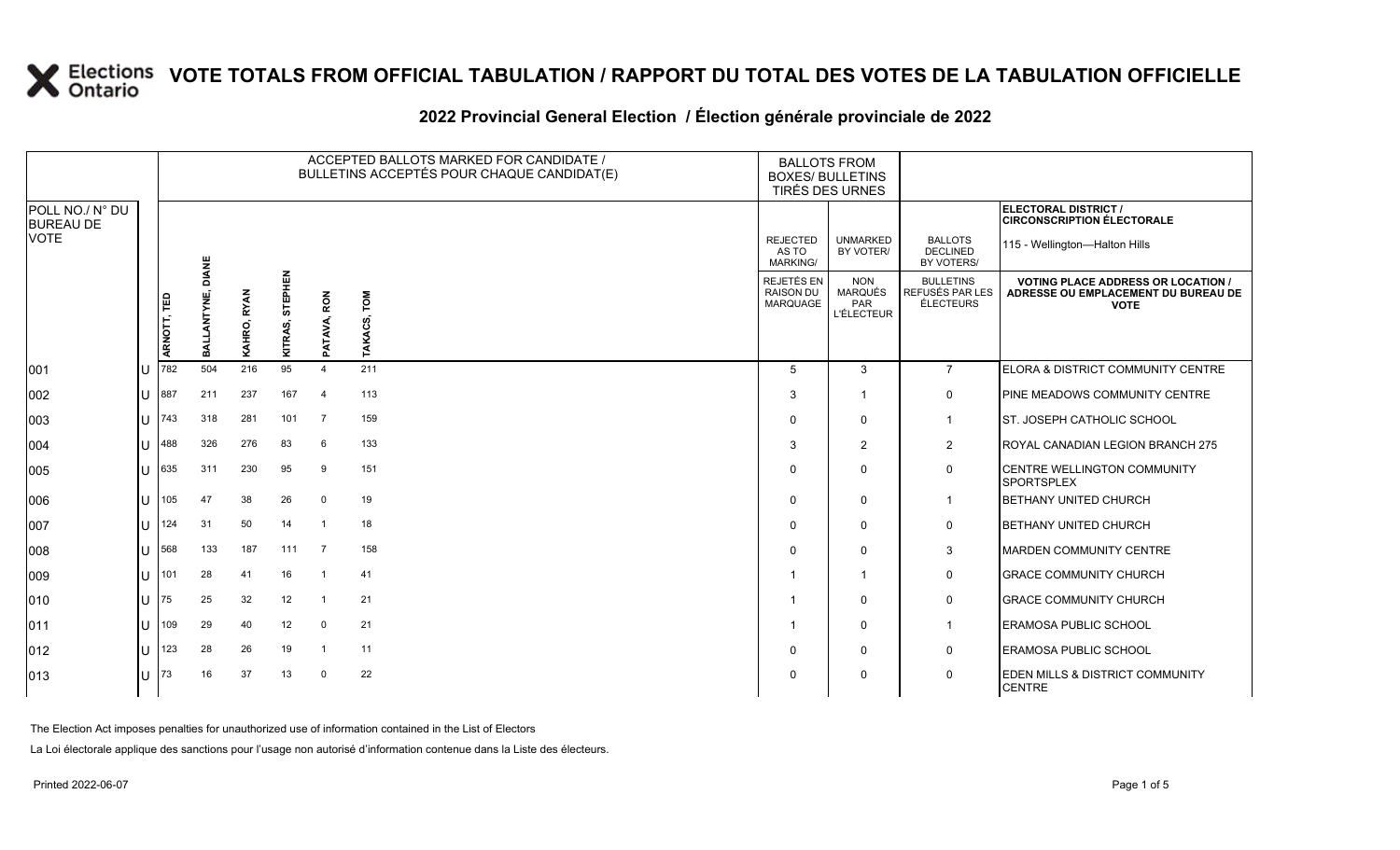### **2022 Provincial General Election / Élection générale provinciale de 2022**

|                                     |    | ACCEPTED BALLOTS MARKED FOR CANDIDATE /<br>BULLETINS ACCEPTÉS POUR CHAQUE CANDIDAT(E) |                 |             |                    |                  |                | <b>BALLOTS FROM</b><br><b>BOXES/ BULLETINS</b><br>TIRÉS DES URNES |                                                          |                                                  |                                                                                                 |
|-------------------------------------|----|---------------------------------------------------------------------------------------|-----------------|-------------|--------------------|------------------|----------------|-------------------------------------------------------------------|----------------------------------------------------------|--------------------------------------------------|-------------------------------------------------------------------------------------------------|
| POLL NO./ N° DU<br><b>BUREAU DE</b> |    |                                                                                       |                 |             |                    |                  |                |                                                                   |                                                          |                                                  | <b>ELECTORAL DISTRICT /</b><br><b>CIRCONSCRIPTION ÉLECTORALE</b>                                |
| <b>VOTE</b>                         |    |                                                                                       | DIANE           |             |                    |                  |                | <b>REJECTED</b><br>AS TO<br><b>MARKING/</b>                       | <b>UNMARKED</b><br>BY VOTER/                             | <b>BALLOTS</b><br><b>DECLINED</b><br>BY VOTERS/  | 115 - Wellington-Halton Hills                                                                   |
|                                     |    | ARNOTT, TED                                                                           | ANTYNE,<br>BALI | KAHRO, RYAN | STEPHEN<br>KITRAS, | ATAVA, RON       | TOM<br>TAKACS, | <b>REJETÉS EN</b><br><b>RAISON DU</b><br><b>MARQUAGE</b>          | <b>NON</b><br><b>MARQUÉS</b><br>PAR<br><b>L'ÉLECTEUR</b> | <b>BULLETINS</b><br>REFUSÉS PAR LES<br>ÉLECTEURS | <b>VOTING PLACE ADDRESS OR LOCATION /</b><br>ADRESSE OU EMPLACEMENT DU BUREAU DE<br><b>VOTE</b> |
| 014                                 | ΙU | 82                                                                                    | 42              | 73          | 11                 | മ<br>$\mathbf 0$ | 27             | $\Omega$                                                          | $\mathbf{0}$                                             | $\mathbf 0$                                      | <b>EDEN MILLS &amp; DISTRICT COMMUNITY</b><br><b>CENTRE</b>                                     |
| $ 015\rangle$                       | hт | 762                                                                                   | 213             | 394         | 68                 | 10               | 244            | $\overline{2}$                                                    | $\Omega$                                                 | $\overline{4}$                                   | <b>ROCKMOSA COMMUNITY HALL</b>                                                                  |
| 016                                 | lU | 539                                                                                   | 110             | 201         | 70                 | $\overline{7}$   | 133            | 1                                                                 | 3                                                        | 3                                                | <b>ROSS R. MACKAY PUBLIC SCHOOL</b>                                                             |
| 017                                 | lθ | 394                                                                                   | 81              | 127         | 38                 | 2                | 80             | $\Omega$                                                          | 3                                                        | $\mathbf 1$                                      | <b>BRISBANE PUBLIC SCHOOL</b>                                                                   |
| $ 018\rangle$                       | IП | 508                                                                                   | 137             | 197         | 48                 | 5                | 132            |                                                                   | 3                                                        | 3                                                | <b>ERIN PUBLIC SCHOOL</b>                                                                       |
| $ 019\rangle$                       | lu | 369                                                                                   | 63              | 96          | 47                 | 5                | 100            | 3                                                                 | $\Omega$                                                 | $\mathbf 1$                                      | <b>BALLINAFAD COMMUNITY CENTRE</b>                                                              |
| 021                                 | IП | 818                                                                                   | 131             | 215         | 97                 | 10               | 157            | 5                                                                 | 2                                                        | $\overline{1}$                                   | <b>IPUSLINCH OPTIMIST RECREATION CENTRE</b>                                                     |
| 022                                 | lu | 384                                                                                   | 102             | 134         | 34                 | $\mathbf{3}$     | 80             | 2                                                                 | 1                                                        | 0                                                | MINI LAKES PARK PAVILLON                                                                        |
| 023                                 | lU | 763                                                                                   | 238             | 214         | 59                 | 9                | 167            | -1                                                                | 3                                                        | 0                                                | DUFFERIN RURAL HERITAGE COMMUNITY<br><b>CENTRE</b>                                              |
| 024                                 | lυ | 854                                                                                   | 268             | 190         | 82                 | 8                | 236            | $\Delta$                                                          | $\Omega$                                                 | $\overline{1}$                                   | ACTON ARENA AND COMMUNITY CENTRE                                                                |
| 025                                 | lθ | 87                                                                                    | 20              | 20          | 13                 |                  | 23             | $\Omega$                                                          | $\Omega$                                                 | 0                                                | <b>LIMEHOUSE MEMORIAL HALL</b>                                                                  |
| 026                                 | ΙU | 74                                                                                    | 15              | 16          | 13                 | $\mathbf 0$      | 25             | 0                                                                 | 0                                                        | 0                                                | <b>LIMEHOUSE MEMORIAL HALL</b>                                                                  |
| 027                                 | lυ | 334                                                                                   | 81              | 76          | 26                 | 6                | 83             |                                                                   | $\Omega$                                                 | 1                                                | ST. ALBAN THE MARTYR ANGLICAN CHURCH                                                            |

The Election Act imposes penalties for unauthorized use of information contained in the List of Electors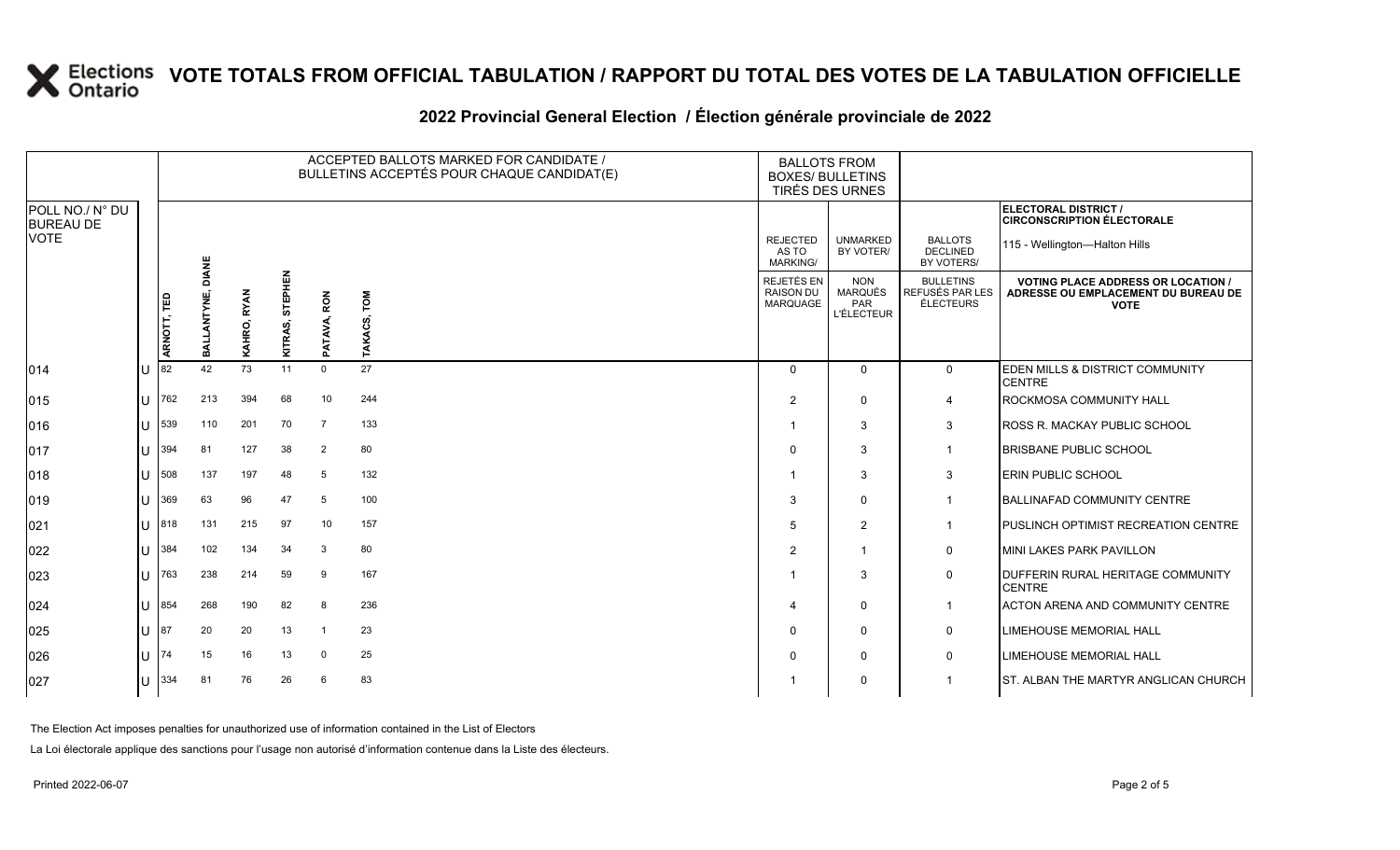## **2022 Provincial General Election / Élection générale provinciale de 2022**

|                                     |     |             |                               |             |                    |                | ACCEPTED BALLOTS MARKED FOR CANDIDATE /<br>BULLETINS ACCEPTÉS POUR CHAQUE CANDIDAT(E) | <b>BALLOTS FROM</b><br><b>BOXES/ BULLETINS</b> | TIRÉS DES URNES                                          |                                                         |                                                                                                 |
|-------------------------------------|-----|-------------|-------------------------------|-------------|--------------------|----------------|---------------------------------------------------------------------------------------|------------------------------------------------|----------------------------------------------------------|---------------------------------------------------------|-------------------------------------------------------------------------------------------------|
| POLL NO./ N° DU<br><b>BUREAU DE</b> |     |             |                               |             |                    |                |                                                                                       |                                                |                                                          |                                                         | ELECTORAL DISTRICT /<br><b>CIRCONSCRIPTION ÉLECTORALE</b>                                       |
| <b>VOTE</b>                         |     |             |                               |             |                    |                |                                                                                       | <b>REJECTED</b><br>AS TO<br><b>MARKING/</b>    | <b>UNMARKED</b><br>BY VOTER/                             | <b>BALLOTS</b><br><b>DECLINED</b><br>BY VOTERS/         | 115 - Wellington-Halton Hills                                                                   |
|                                     |     | ARNOTT, TED | LANTYNE, DIANE<br><b>TIVE</b> | KAHRO, RYAN | STEPHEN<br>KITRAS, | PATAVA, RON    | TOM<br>TAKACS,                                                                        | REJETÉS EN<br><b>RAISON DU</b><br>MARQUAGE     | <b>NON</b><br><b>MARQUÉS</b><br>PAR<br><b>L'ÉLECTEUR</b> | <b>BULLETINS</b><br>REFUSÉS PAR LES<br><b>ÉLECTEURS</b> | <b>VOTING PLACE ADDRESS OR LOCATION /</b><br>ADRESSE OU EMPLACEMENT DU BUREAU DE<br><b>VOTE</b> |
| 028                                 | lU  | 582         | 243                           | 187         | 47                 | 12             | 234                                                                                   | $\Omega$                                       | 2                                                        | $\overline{2}$                                          | JOSEPH GIBBONS PUBLIC SCHOOL                                                                    |
| 029                                 | lu  | 878         | 302                           | 209         | 86                 | 5              | 328                                                                                   | 3                                              | 5                                                        | $\mathbf 0$                                             | HALTON HILLS CHRISTIAN SCHOOL                                                                   |
| 030                                 | Iυ  | 761         | 250                           | 169         | 102                | 9              | 266                                                                                   | 6                                              | $\mathbf 0$                                              | $\overline{2}$                                          | MAPLE AVENUE BAPTIST CHURCH                                                                     |
| 031                                 | Iп  | 451         | 122                           | 92          | 41                 | $\overline{4}$ | 167                                                                                   | 2                                              | 3                                                        | $\overline{1}$                                          | <b>ST. ANDREW'S UNITED CHURCH -</b><br><b>GEORGETOWN</b>                                        |
| 032                                 | lu  | 645         | 143                           | 119         | 54                 | 10             | 260                                                                                   |                                                | $\mathbf 0$                                              |                                                         | ÉCOLE ÉLÉMENTAIRE CATHOLIQUE SACRÉ-<br><b>COEUR</b>                                             |
| 033                                 | lu  | 529         | 172                           | 138         | 49                 | 6              | 204                                                                                   | 3                                              | $\overline{4}$                                           | $\mathbf 0$                                             | <b>GEORGE KENNEDY PUBLIC SCHOOL</b>                                                             |
| 034                                 | lu  | 598         | 148                           | 81          | 67                 | 15             | 184                                                                                   | 2                                              | 2                                                        | $\mathbf 0$                                             | NORVAL UNITED CHURCH                                                                            |
| 035                                 | lu  | 787         | 238                           | 106         | 98                 | 11             | 366                                                                                   |                                                | $\Omega$                                                 | 3                                                       | <b>IST. CATHERINE OF ALEXANDRIA C.E.S.</b>                                                      |
| 036                                 | lu. | 312         | 59                            | 50          | 31                 | $\overline{7}$ | 83                                                                                    |                                                | $\Omega$                                                 | $\mathbf 0$                                             | <b>PINEVIEW PUBLIC SCHOOL</b>                                                                   |
| 400                                 | Iυ  |             |                               |             |                    |                | COMBINED WITH 401 / COMBINÉ À 401                                                     |                                                |                                                          |                                                         |                                                                                                 |
| 401                                 | lu. | 51          | 33                            | 14          |                    |                | 13                                                                                    | 2                                              | 3                                                        | $\mathbf 0$                                             | <b>SILVERCREEK TOWERS II</b>                                                                    |
| 402                                 | Iυ. | 35          | 12                            | 3           | $\overline{1}$     | $\Omega$       | 15                                                                                    |                                                | $\mathbf 0$                                              | $\mathsf{O}$                                            | <b>AMICA GEORGETOWN</b>                                                                         |
| $ 403\rangle$                       | lu  | 60          | 14                            | 17          | $\mathbf{1}$       | $\Omega$       | 13                                                                                    |                                                | $\mathbf 0$                                              | $\mathbf 0$                                             | <b>THE SANDS</b>                                                                                |

The Election Act imposes penalties for unauthorized use of information contained in the List of Electors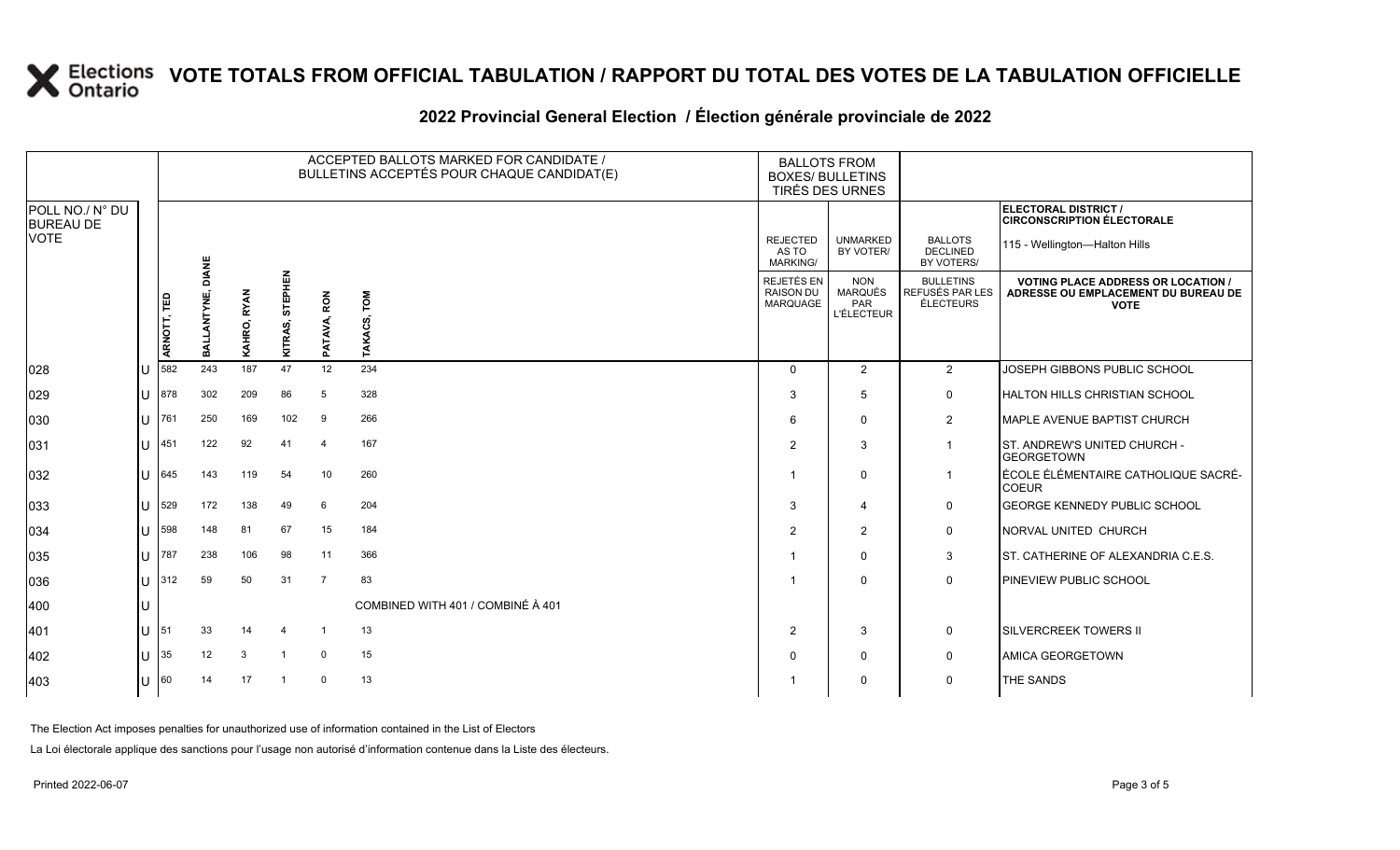### **2022 Provincial General Election / Élection générale provinciale de 2022**

|                                     |                | ACCEPTED BALLOTS MARKED FOR CANDIDATE /<br>BULLETINS ACCEPTÉS POUR CHAQUE CANDIDAT(E) |                |                       |                    |                |                   | <b>BALLOTS FROM</b><br><b>BOXES/ BULLETINS</b><br>TIRÉS DES URNES |                                                   |                                                  |                                                                                                 |
|-------------------------------------|----------------|---------------------------------------------------------------------------------------|----------------|-----------------------|--------------------|----------------|-------------------|-------------------------------------------------------------------|---------------------------------------------------|--------------------------------------------------|-------------------------------------------------------------------------------------------------|
| POLL NO./ N° DU<br><b>BUREAU DE</b> |                |                                                                                       |                |                       |                    |                |                   |                                                                   |                                                   |                                                  | ELECTORAL DISTRICT /<br><b>CIRCONSCRIPTION ÉLECTORALE</b>                                       |
| <b>VOTE</b>                         |                |                                                                                       | <b>DIANE</b>   |                       |                    |                |                   | <b>REJECTED</b><br>AS TO<br>MARKING/                              | <b>UNMARKED</b><br>BY VOTER/                      | <b>BALLOTS</b><br><b>DECLINED</b><br>BY VOTERS/  | 115 - Wellington-Halton Hills                                                                   |
|                                     |                | ARNOTT, TED                                                                           | മ്             | <b>RYAN</b><br>KAHRO, | STEPHEN<br>KITRAS, | PATAVA, RON    | LOW<br>ဖ္ပ<br>AKA | REJETÉS EN<br>RAISON DU<br>MARQUAGE                               | <b>NON</b><br>MARQUÉS<br>PAR<br><b>L'ÉLECTEUR</b> | <b>BULLETINS</b><br>REFUSÉS PAR LES<br>ÉLECTEURS | <b>VOTING PLACE ADDRESS OR LOCATION /</b><br>ADRESSE OU EMPLACEMENT DU BUREAU DE<br><b>VOTE</b> |
| 700                                 |                | 55                                                                                    |                | 2                     |                    | $\Omega$       | 10 <sup>1</sup>   | $\Omega$                                                          | $\Omega$                                          | $\mathbf 0$                                      | <b>HERITAGE RIVER RETIREMENT RESIDENCE</b>                                                      |
| 701                                 | $\cup$         | 28                                                                                    | 5              | 5                     |                    | $\Omega$       | 12                | $\Omega$                                                          | $\mathbf 0$                                       | $\mathbf{1}$                                     | <b>IWELLINGTON TERRACE LONG-TERM CARE</b><br><b>HOME</b>                                        |
| 702                                 | $\cup$         | l 25                                                                                  |                |                       |                    |                | 9                 | $\Omega$                                                          | $\mathbf 0$                                       | 0                                                | CARESSANT CARE FERGUS NURSING HOME                                                              |
| 703                                 | $\cup$         | 30                                                                                    | $\overline{2}$ | 3                     |                    | $\overline{1}$ | 12                |                                                                   | $\mathbf{0}$                                      | $\mathbf 0$                                      | HIGHLAND MANOR RETIREMENT LODGE                                                                 |
| 704                                 | U              | 12                                                                                    | 6              | $\mathbf 0$           | $\mathbf 0$        | $\mathbf 0$    | $\mathbf{3}$      | $\Omega$                                                          | $\mathbf{0}$                                      | 0                                                | STONEHENGE THERAPEUTIC COMMUNITY                                                                |
| 705                                 | $\cup$         | 19                                                                                    | 3              | $\overline{4}$        | $\Omega$           | $\Omega$       | 6                 | $\Omega$                                                          | $\mathbf{0}$                                      | 0                                                | <b>EDEN HOUSE CARE FACILITY</b>                                                                 |
| 706                                 | $\overline{U}$ | 14                                                                                    | 2              |                       |                    |                | 18                | $\Omega$                                                          | $\mathbf 0$                                       | 0                                                | <b>EXTENDICARE HALTON HILLS</b>                                                                 |
| 707                                 | $\cup$         | 151                                                                                   | 12             | $\overline{4}$        | $\Omega$           | 2              | 23                | $\overline{2}$                                                    | $\mathbf 0$                                       | 0                                                | MOUNTAINVIEW RESIDENCE AND TERRACE                                                              |
| 708                                 | U              | 15                                                                                    |                | $\mathbf 0$           |                    | $\overline{1}$ | $5\phantom{.0}$   |                                                                   | $\mathbf{0}$                                      | 0                                                | BENNETT HEALTH CARE CENTRE                                                                      |
| 709                                 | $\mathbf{I}$   |                                                                                       | 2              |                       | $\Omega$           | $\mathbf 0$    | $\overline{4}$    | $\Omega$                                                          | $\mathbf 0$                                       | $\mathbf 0$                                      | <b>MORRISTON PARK NURSING HOME</b>                                                              |
| ADV001                              |                | 306                                                                                   | 96             | 63                    | 24                 | $\Omega$       | 63                | $\Omega$                                                          | $\mathbf 0$                                       | 0                                                | <b>ACTON CURLING CLUB</b>                                                                       |
| ADV002                              |                | 951                                                                                   | 411            | 303                   | 54                 | 10             | 363               | 46                                                                | $\overline{4}$                                    | 0                                                | <b>ACTON CURLING CLUB</b>                                                                       |
| ADV003                              |                | 681                                                                                   | 160            | 189                   | 45                 | 9              | 146               | 3                                                                 | 3                                                 | $\mathbf 1$                                      | <b>ERIN CENTRE 2000</b>                                                                         |

The Election Act imposes penalties for unauthorized use of information contained in the List of Electors